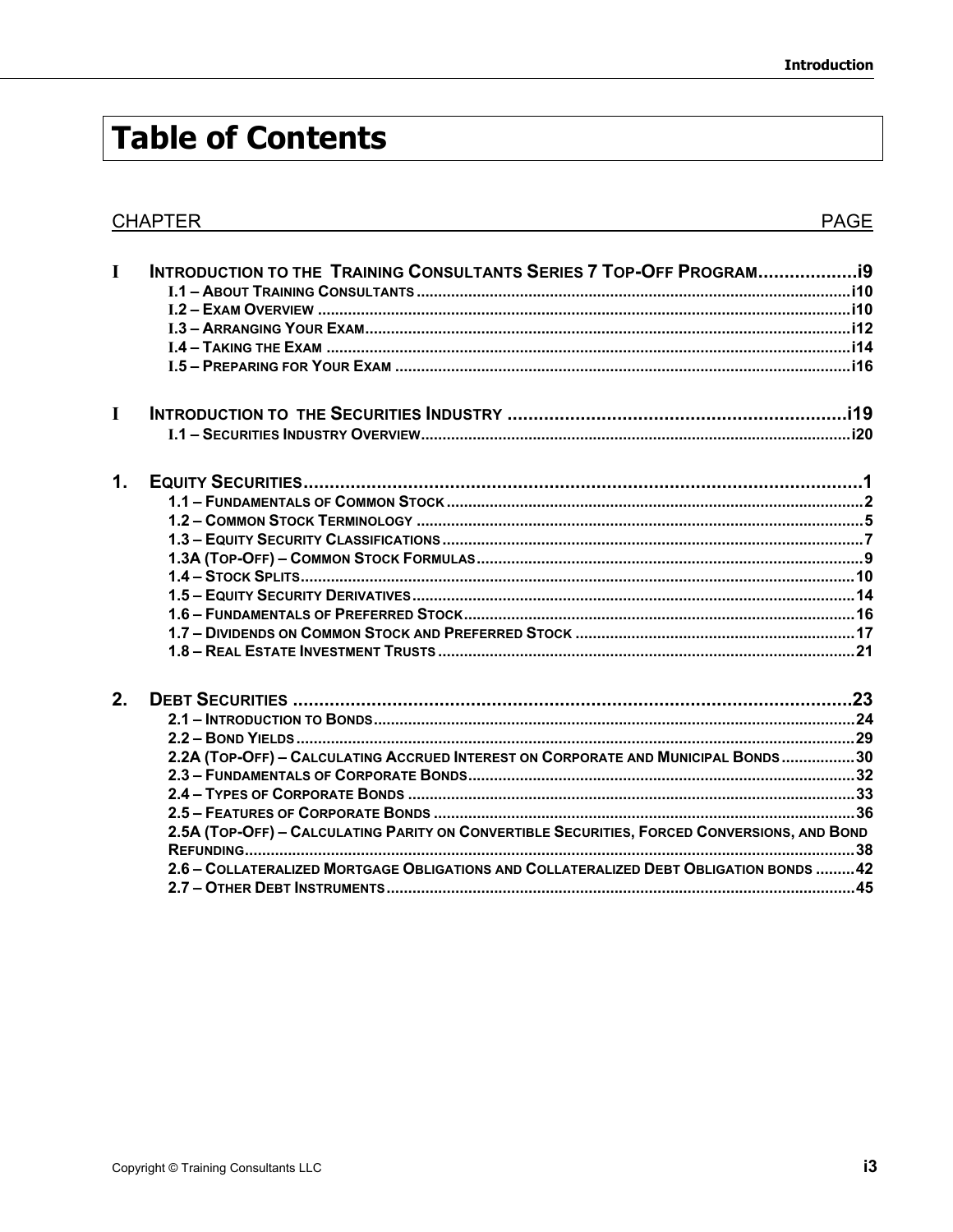| 3. |                                                                                        |  |
|----|----------------------------------------------------------------------------------------|--|
|    |                                                                                        |  |
|    |                                                                                        |  |
|    |                                                                                        |  |
|    |                                                                                        |  |
|    |                                                                                        |  |
|    |                                                                                        |  |
|    |                                                                                        |  |
|    |                                                                                        |  |
|    |                                                                                        |  |
|    |                                                                                        |  |
|    |                                                                                        |  |
|    |                                                                                        |  |
|    |                                                                                        |  |
|    |                                                                                        |  |
|    |                                                                                        |  |
|    | 3.13 (TOP-OFF) - WORLD CURRENCY OPTIONS: US DOLLAR SETTLED FOREIGN CURRENCY OPTIONS 88 |  |
|    |                                                                                        |  |
|    |                                                                                        |  |
|    |                                                                                        |  |
|    |                                                                                        |  |
| 4. |                                                                                        |  |
|    |                                                                                        |  |
|    |                                                                                        |  |
|    |                                                                                        |  |
|    |                                                                                        |  |
|    |                                                                                        |  |
|    |                                                                                        |  |
|    |                                                                                        |  |
|    |                                                                                        |  |
|    |                                                                                        |  |
|    | 4.5B (TOP-OFF) - INVESTMENT MANAGER, UNDERWRITER, CUSTODIAN, AND TRANSFER AGENT  128   |  |
|    |                                                                                        |  |
| 5. |                                                                                        |  |
|    |                                                                                        |  |
|    |                                                                                        |  |
|    |                                                                                        |  |
|    |                                                                                        |  |
| 6. |                                                                                        |  |
|    |                                                                                        |  |
|    |                                                                                        |  |
|    |                                                                                        |  |
|    |                                                                                        |  |
|    |                                                                                        |  |
|    |                                                                                        |  |
|    |                                                                                        |  |
|    |                                                                                        |  |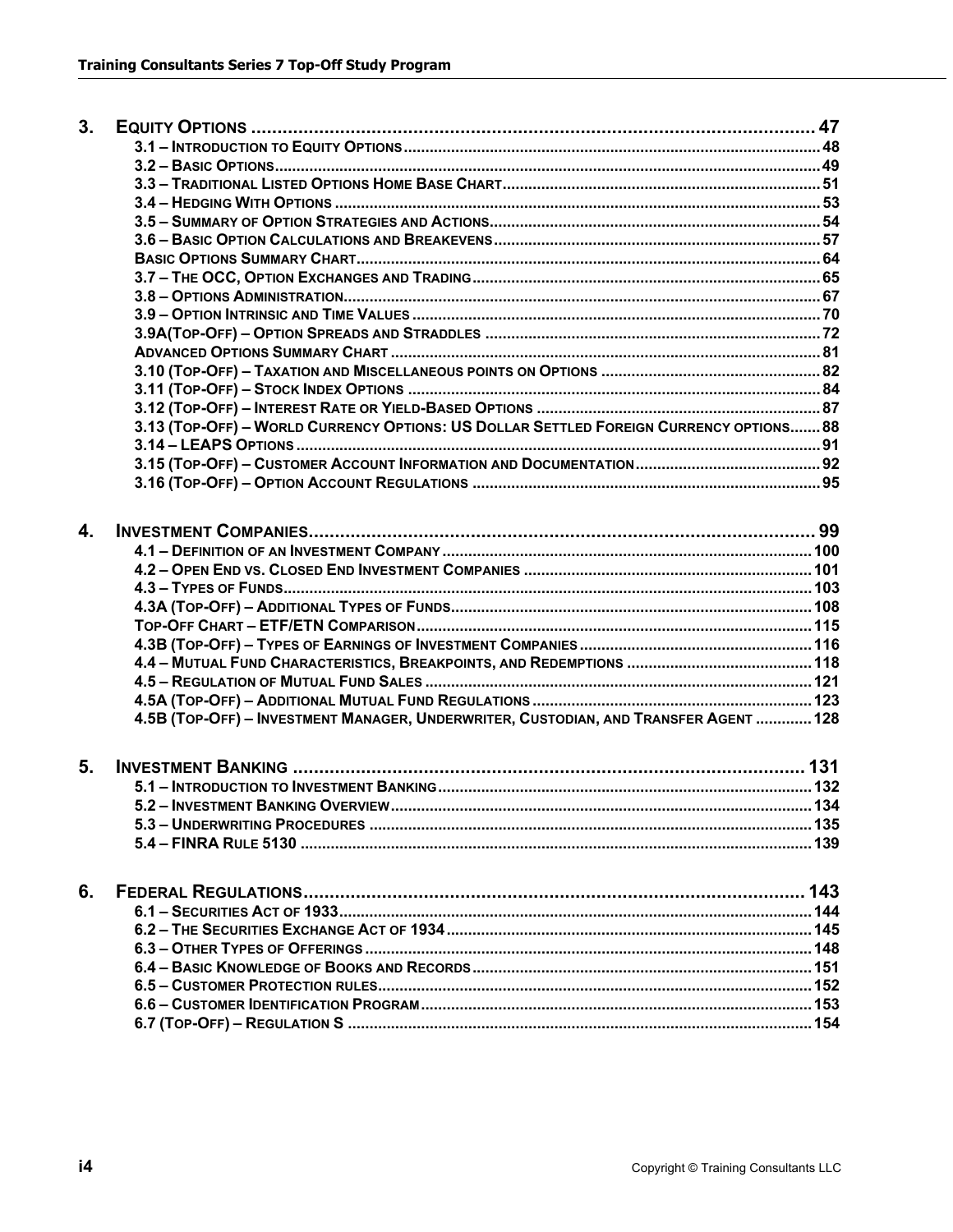| 7.             |                                                                          |  |
|----------------|--------------------------------------------------------------------------|--|
|                |                                                                          |  |
|                |                                                                          |  |
|                |                                                                          |  |
|                |                                                                          |  |
|                | 7.3 - SHORT SELLING, ORDER EXECUTION SYSTEMS, AND REPORTING SYSTEMS  163 |  |
|                |                                                                          |  |
|                |                                                                          |  |
|                |                                                                          |  |
|                |                                                                          |  |
|                |                                                                          |  |
|                |                                                                          |  |
|                |                                                                          |  |
|                |                                                                          |  |
|                |                                                                          |  |
|                |                                                                          |  |
|                |                                                                          |  |
| 8.             |                                                                          |  |
|                |                                                                          |  |
|                |                                                                          |  |
|                |                                                                          |  |
|                |                                                                          |  |
|                |                                                                          |  |
|                |                                                                          |  |
|                |                                                                          |  |
|                |                                                                          |  |
|                |                                                                          |  |
|                |                                                                          |  |
| 9 <sub>1</sub> |                                                                          |  |
|                |                                                                          |  |
|                |                                                                          |  |
|                |                                                                          |  |
|                |                                                                          |  |
|                |                                                                          |  |
|                |                                                                          |  |
|                |                                                                          |  |
|                |                                                                          |  |
|                |                                                                          |  |
|                |                                                                          |  |
|                |                                                                          |  |
|                |                                                                          |  |
|                |                                                                          |  |
|                |                                                                          |  |
|                |                                                                          |  |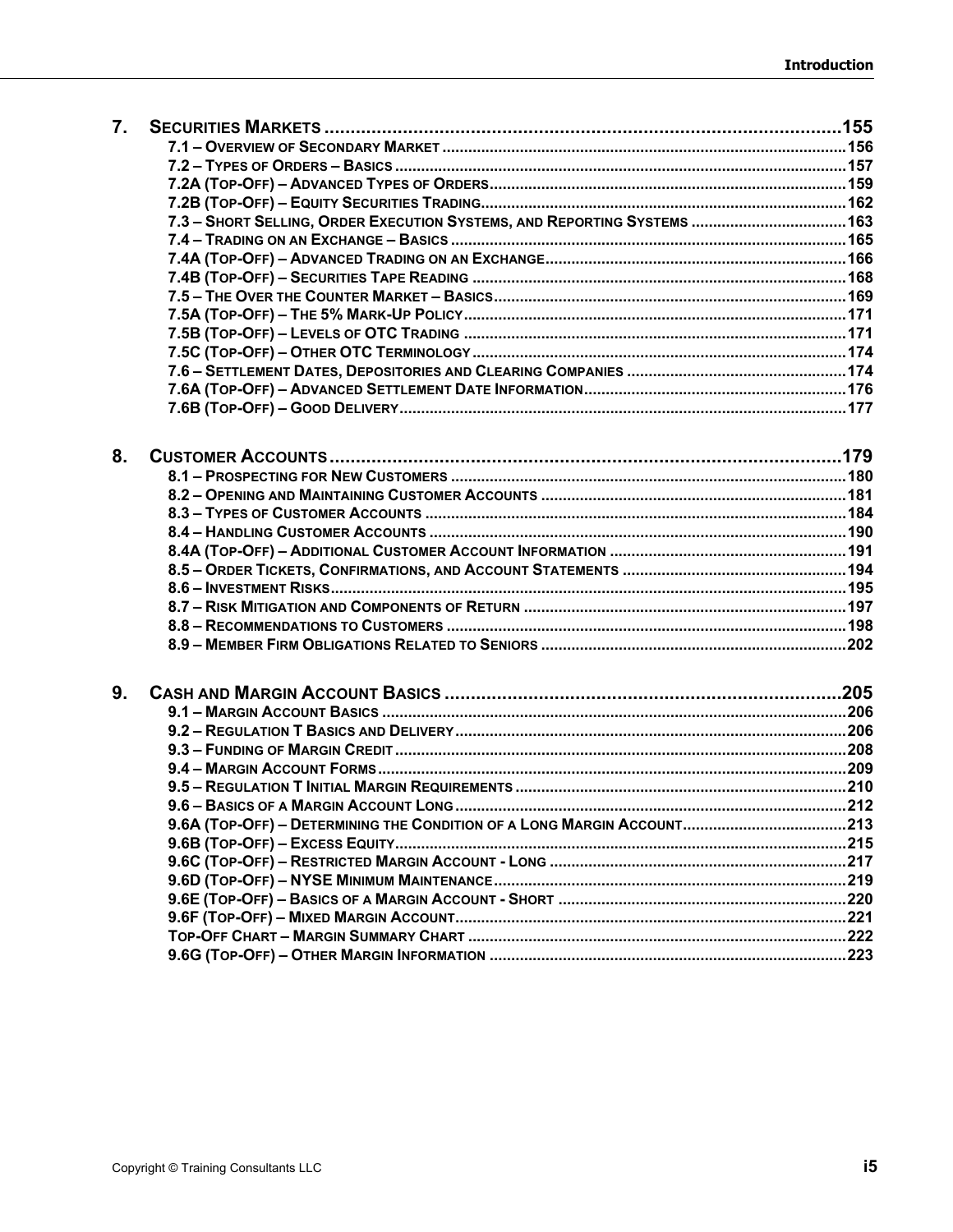|  | 10.6 - FAIR DEALING WITH CUSTOMERS, BEST EXECUTION, AND CORPORATE ACTION DEADLINES  241     |  |
|--|---------------------------------------------------------------------------------------------|--|
|  |                                                                                             |  |
|  |                                                                                             |  |
|  |                                                                                             |  |
|  | 10.10 (TOP-OFF) - BROKER-DEALERS CONDUCTING BUSINESS IN FINANCIAL INSTITUTIONS & PAYMENTS   |  |
|  |                                                                                             |  |
|  |                                                                                             |  |
|  |                                                                                             |  |
|  |                                                                                             |  |
|  |                                                                                             |  |
|  |                                                                                             |  |
|  |                                                                                             |  |
|  | 10.17 (TOP-OFF) - SOCIAL MEDIA SITES OF MEMBER FIRMS AND ASSOCIATED PERSONS  263            |  |
|  | 10.18 (TOP-OFF) - INVESTMENT COMPANY AND VARIABLE PRODUCT FILING AND REVIEW PROCEDURES. 265 |  |
|  |                                                                                             |  |
|  |                                                                                             |  |
|  |                                                                                             |  |
|  |                                                                                             |  |
|  |                                                                                             |  |
|  |                                                                                             |  |
|  |                                                                                             |  |
|  |                                                                                             |  |
|  |                                                                                             |  |
|  |                                                                                             |  |
|  |                                                                                             |  |
|  |                                                                                             |  |
|  | 12.5 - EDUCATIONAL ACCOUNTS AND MUNICIPAL FUND SECURITIES - ADVANCED301                     |  |
|  |                                                                                             |  |
|  |                                                                                             |  |
|  |                                                                                             |  |
|  |                                                                                             |  |
|  |                                                                                             |  |
|  |                                                                                             |  |
|  |                                                                                             |  |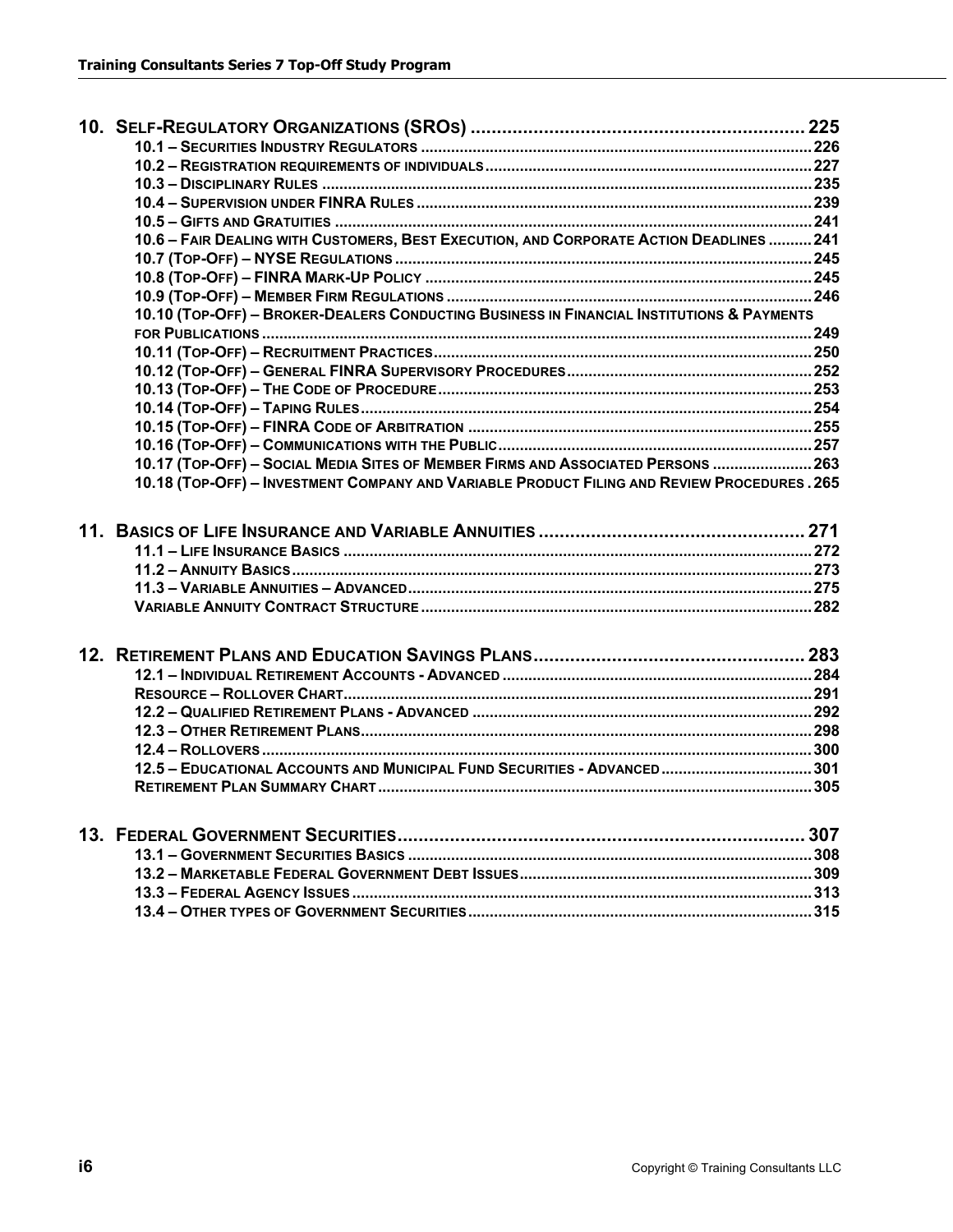|  | 15. MUNICIPAL BOND TAXATION, UNDERWRITING, AND THE SECONDARY MARKET 337 |  |
|--|-------------------------------------------------------------------------|--|
|  |                                                                         |  |
|  |                                                                         |  |
|  |                                                                         |  |
|  |                                                                         |  |
|  |                                                                         |  |
|  |                                                                         |  |
|  |                                                                         |  |
|  |                                                                         |  |
|  |                                                                         |  |
|  |                                                                         |  |
|  |                                                                         |  |
|  |                                                                         |  |
|  |                                                                         |  |
|  |                                                                         |  |
|  |                                                                         |  |
|  |                                                                         |  |
|  |                                                                         |  |
|  |                                                                         |  |
|  |                                                                         |  |
|  |                                                                         |  |
|  |                                                                         |  |
|  |                                                                         |  |
|  |                                                                         |  |
|  |                                                                         |  |
|  |                                                                         |  |
|  |                                                                         |  |
|  |                                                                         |  |
|  |                                                                         |  |
|  |                                                                         |  |
|  |                                                                         |  |
|  |                                                                         |  |